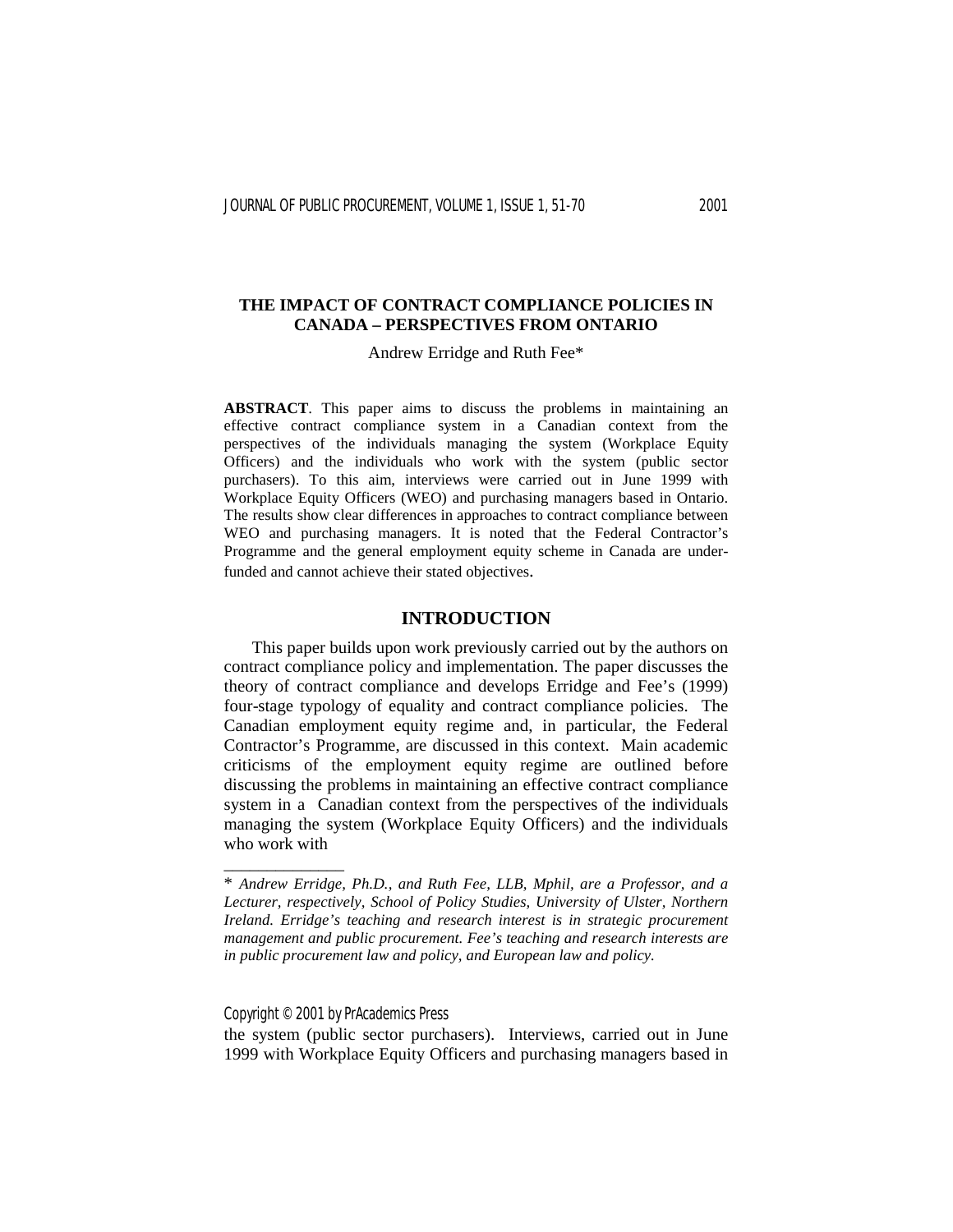Ontario, highlighted the problems of implementing an effective contract compliance system.

### **EQUAL OPPORTUNITIES AND CONTRACT COMPLIANCE**

 The term "contract compliance" is commonly used to describe procedures employed by government agencies, either central or local, to ensure that the companies to which they give contracts to supply services or goods, or to whom they give grant assistance, are pursuing equal opportunities as employers (Fee, Erridge & Maxwell, 1998, p. 80). The term originated in the US where contract compliance is generally considered to have been an effective instrument of policy for bringing about significant improvements towards equality. Protection of equal opportunities and employment rights is the fundamental rationale for contract compliance and is a feature of most western countries' social policy legislation. As public procurement has a considerable impact on employment, the promotion of equal opportunities through contract compliance can contribute directly to broader social policy objectives. The absence of contract compliance in public contracts can also lead to the abuse of equal opportunities and a consequent increase in litigation (Erridge & Fee, 1999). Contract compliance is essentially complementary to social policies on equal opportunities and employment rights, which will be referred to as 'equality policy.' Blakemore and Drake (1996, p. 8-10) distinguish equal opportunities policies based on "fair or like treatment" which address direct discrimination, from positive or affirmative action policies which address indirect discrimination. Glastra, Schedler and Kats (1988, p. 164) describe the latter as employment equity, which:

introduces a system of registration and control of the representation of certain designated groups in the workforce, and applies negative sanctions to established imbalances in figures or to any lack of initiative to address them. In contrast with equal opportunities policy, its primary focus is not so much on 'like treatment', or procedural justice for each individual…but on stimulating a redistribution of collective outcomes in favour of designated groups.

 Employment equity is thus a more systematic and positive range of measures applicable to specified categories of organisations. Contract compliance is generally associated with more positive employment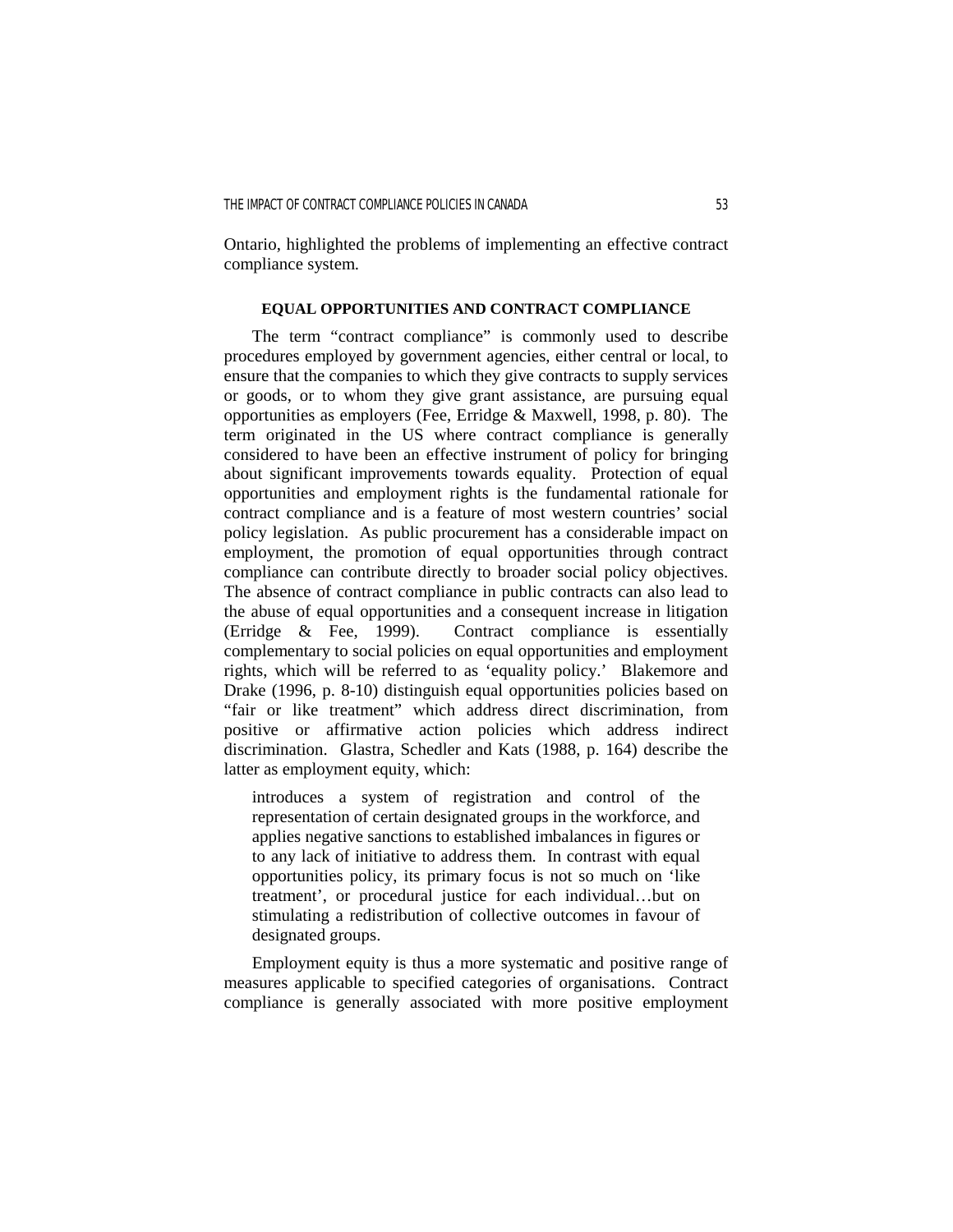equity policies rather than with equal opportunities; a strong example is found in Canada where an affirmative action programme is complemented by a contract compliance programme. These programmes tend to be more successful than general equity programmes; Glastra (1998, p. 166) notes that the Canadian programme works smoothly since the eligibility of firms to be contractors of the federal government depends on their equity performance.

 Arguments and evidence for and against the use of contract compliance revolve around issues of the identification of direct and indirect labour costs and benefits, compliance costs and impact on competitiveness balanced against ethical and moral arguments (Fee, Erridge & Maxwell, 1998; Erridge & Fee, 1999). Given their inconclusive and value-contested nature, methodological precision in analysing the nature and effects of contract compliance policy is essential. Erridge and Fee (1999, p. 202) proposed a four stage typology of equality and contract compliance policies, incorporating McCrudden's (1997) conceptual framework for analysing the diversity of possible contract compliance policies. He suggested that such programmes may differ in respect of: the stage of the tendering process at which it applies; the content of the requirement or preference; the public bodies, type of contract or type of firm to which it applies; and the institutional mechanisms through which it operates. Thus Table 1 indicates the detailed elements of contract compliance programmes in Types 3 and 4, respectively weak and strong forms, which may be used as the basis for distinguishing different policy approaches and their subsequent efficiency and effectiveness.

 Prima facie, Canada appears to have a type 4 approach with strong employment equity and strong contract compliance. The development of contract compliance policy in Canada is discussed below. First, the impact of contract compliance under the North American Free Trade Association (NAFTA) Agreement is addressed.

**TABLE 1 Typology for Analysing Equality and Contract Compliance Policies** 

| <b>Types</b> | <b>Equality Policy</b> | <b>Contract Compliance</b> |
|--------------|------------------------|----------------------------|
|              | None                   | None                       |
|              | Opportunities:         | None                       |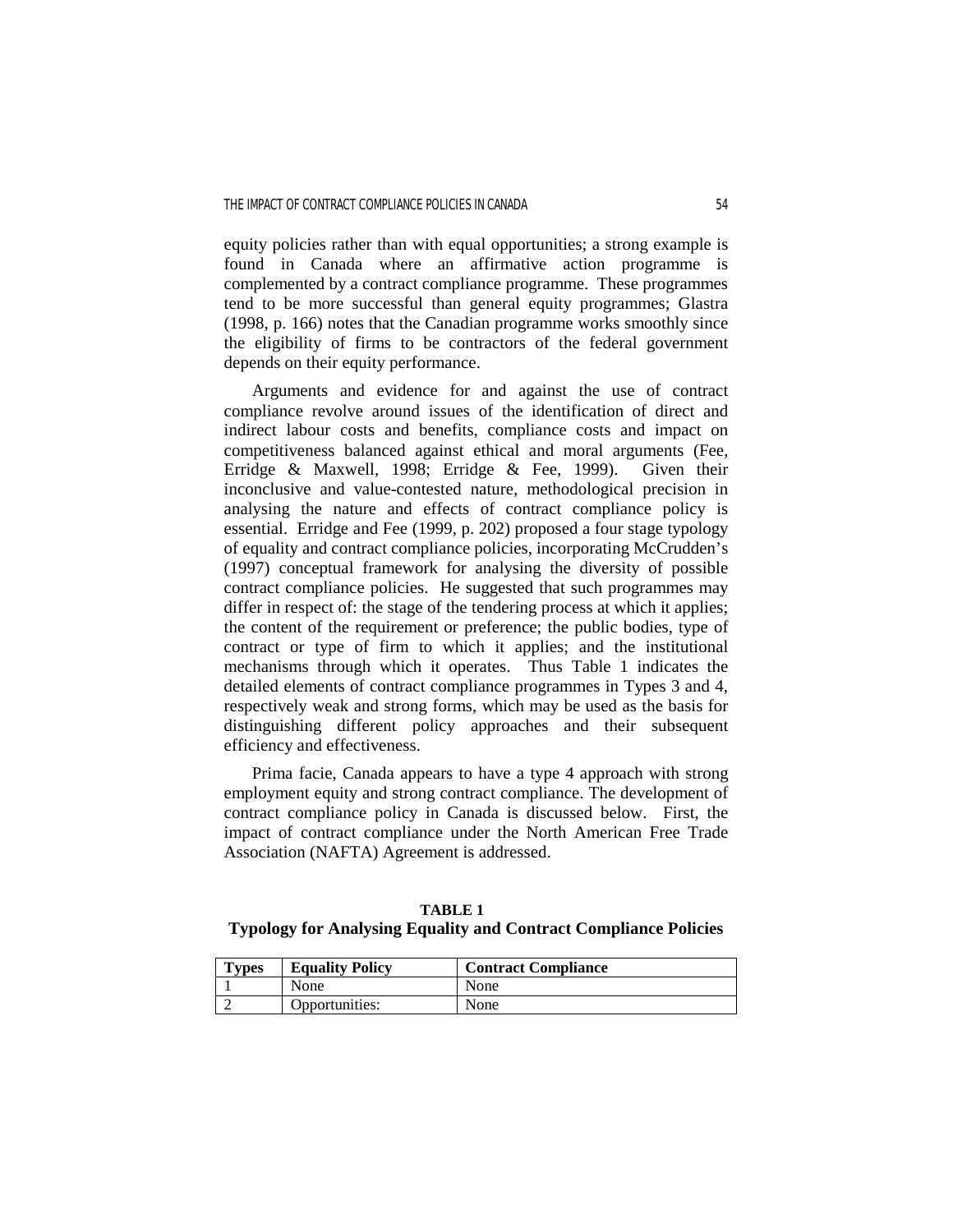THE IMPACT OF CONTRACT COMPLIANCE POLICIES IN CANADA 55

|   | 'fair and like treatment'                                                                             |                                                                                                                                                                                                                                                                                                                                                                                                             |
|---|-------------------------------------------------------------------------------------------------------|-------------------------------------------------------------------------------------------------------------------------------------------------------------------------------------------------------------------------------------------------------------------------------------------------------------------------------------------------------------------------------------------------------------|
| 3 | Limited Employment<br>Equity: affirmative<br>action limited in scope<br>with weak sanctions           | Weak: applies only to qualification stage;<br>no monitoring or audit, applies only to<br>one or two protected groups; applies to<br>only local government, high value<br>contracts and larger firms, not<br>subcontractors; institutions have only<br>reporting powers, little independence                                                                                                                 |
| 4 | <b>Strong Employment</b><br>Equity: affirmative<br>action extensive in scope<br>with strong sanctions | Strong: covers most stages of the<br>tendering process with preference<br>schemes or set asides for protected<br>groups; strong monitoring, audit and<br>enforcement powers, applies to wide<br>range of protected minorities; applies<br>throughout public sector, covers most<br>contracts and firms and their<br>subcontractors; strong institutions with<br>enforcement powers and some<br>independence |

# **EQUALITY OF OPPORTUNITY AND CONTRACT COMPLIANCE IN CANADA**

# **Regional Programmes: The North American Free Trade Agreement**

 The North American Free Trade Agreement (NAFTA) between Canada, the US and Mexico entered into force on January 1, 1994. Designed to foster increased trade and investment, the Agreement contains an ambitious schedule for tariff elimination and reduction of non-tariff barriers, as well as comprehensive provisions on the conduct of business in the free trade area. Chapter 10 of NAFTA addresses government procurement policies. The objective of the policy is for parties to "strive to achieve the liberalisation of their measures regarding government procurement…so as to provide balanced, nondiscriminatory, predictable and transparent government procurement opportunities for the suppliers of each Party" (Article 1001).

 The 1994-96 report of the NAFTA Government Procurement Working Group indicated that there were differences between Parties as to affirmative action policies. Both Canada and the US, in Annex 1002.7 to the Agreement, have declared that Chapter 10 does not apply to procurements in respect of set asides for small and minority businesses. Concern was expressed at US policies and programmes dealing with set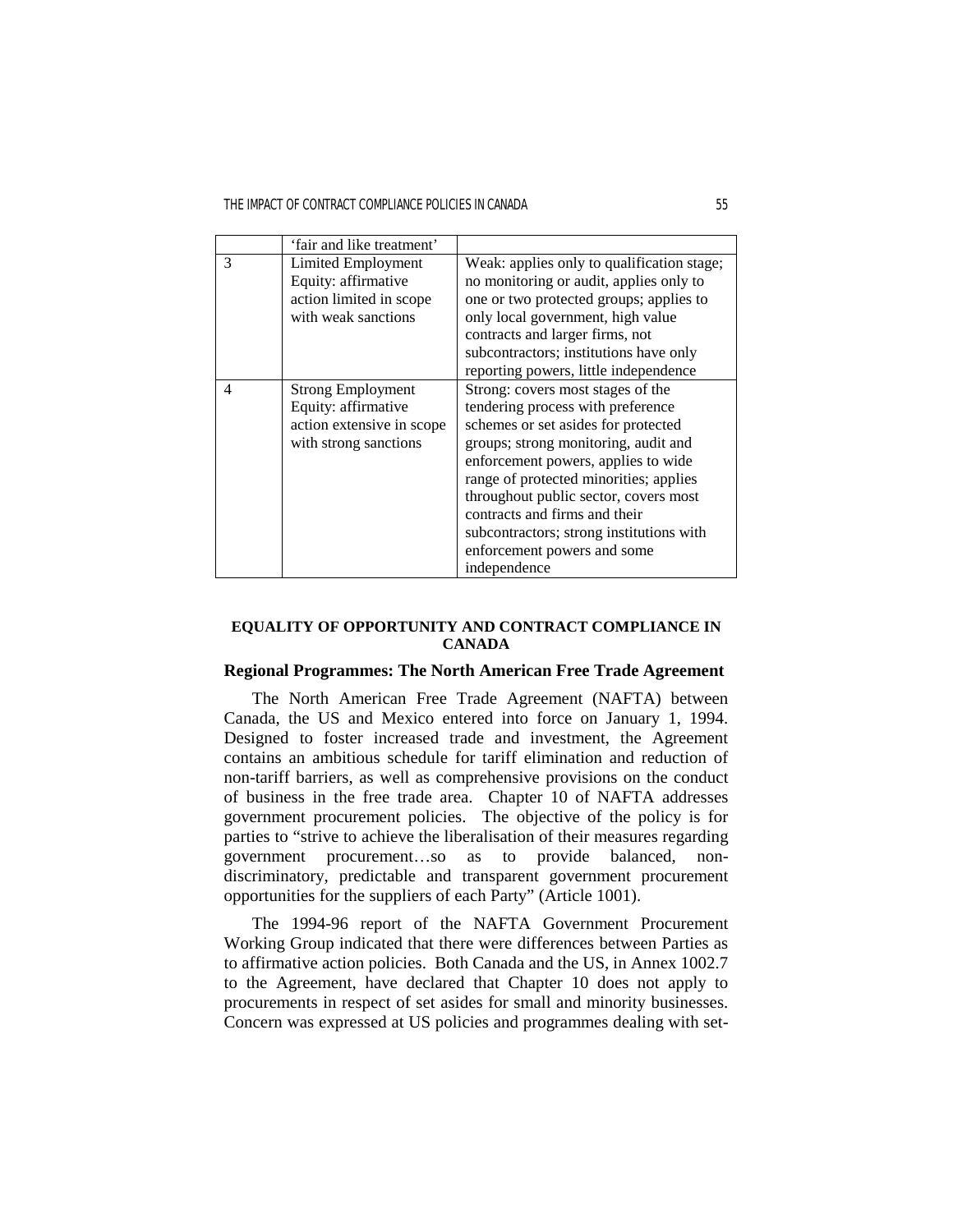asides, and Mexico and the US indicated that they were concerned about a limited Canadian programme for advancing aboriginal business through government procurement. Concern was also expressed at the NAFTA Committee on Small Business by Canada and Mexico about the scope and application of the US Small Business Set-Aside Programme.

 In terms of the policy types set out in Table 1, US and Canadian policies are broadly similar, employment equity with strong contract compliance, thus the greatest difficulty in reaching agreement is likely to lie in Mexico being able to adopt similar policies. A greater difficulty lies with public sector purchasers who have to work with the Agreement and the problems that arise as a result of this. Some of these problems are discussed later in the paper.

### **Contract Compliance at Federal Level**

 The foundations for contract compliance in Canada were established with the Canadian Human Rights Act 1977, Bill C-25, in particular section 15(1) which suggests that preferential treatment of groups historically subject to discrimination would not constitute reverse discrimination (Agocs, 1986). The principle is reiterated in the Canadian Charter of Rights and Freedoms of the Constitution Act, 1981. The 1977 Act also established a Human Rights Commission with powers to use persuasion and publicity to discourage and reduce discriminatory practices, and powers to investigate and conciliate complaints by individual employers of discrimination by federal departments, crown corporations, and businesses under federal jurisdiction. Agocs (1986) gives a comprehensive account of affirmative action approaches at provincial level, but this section will focus only on affirmative action and employment equity at the federal level, as the FCP applies only to federal government and Crown contracts.

 The major impetus for bringing employment equity to the forefront was a series of reports written in the early 1980s, the principal one being the Abella Commission report entitled 'Equality in Employment'. The Abella Commission Report in turn led to the introduction of Bill C-62, the Federal Employment Equity Act, which applied to four designated groups: women, aboriginal peoples, visible minorities and the disabled. The rationale for selecting the four designated groups is that the members of each of these groups encounter significant difficulties in participating in employment on an equal basis. Some of these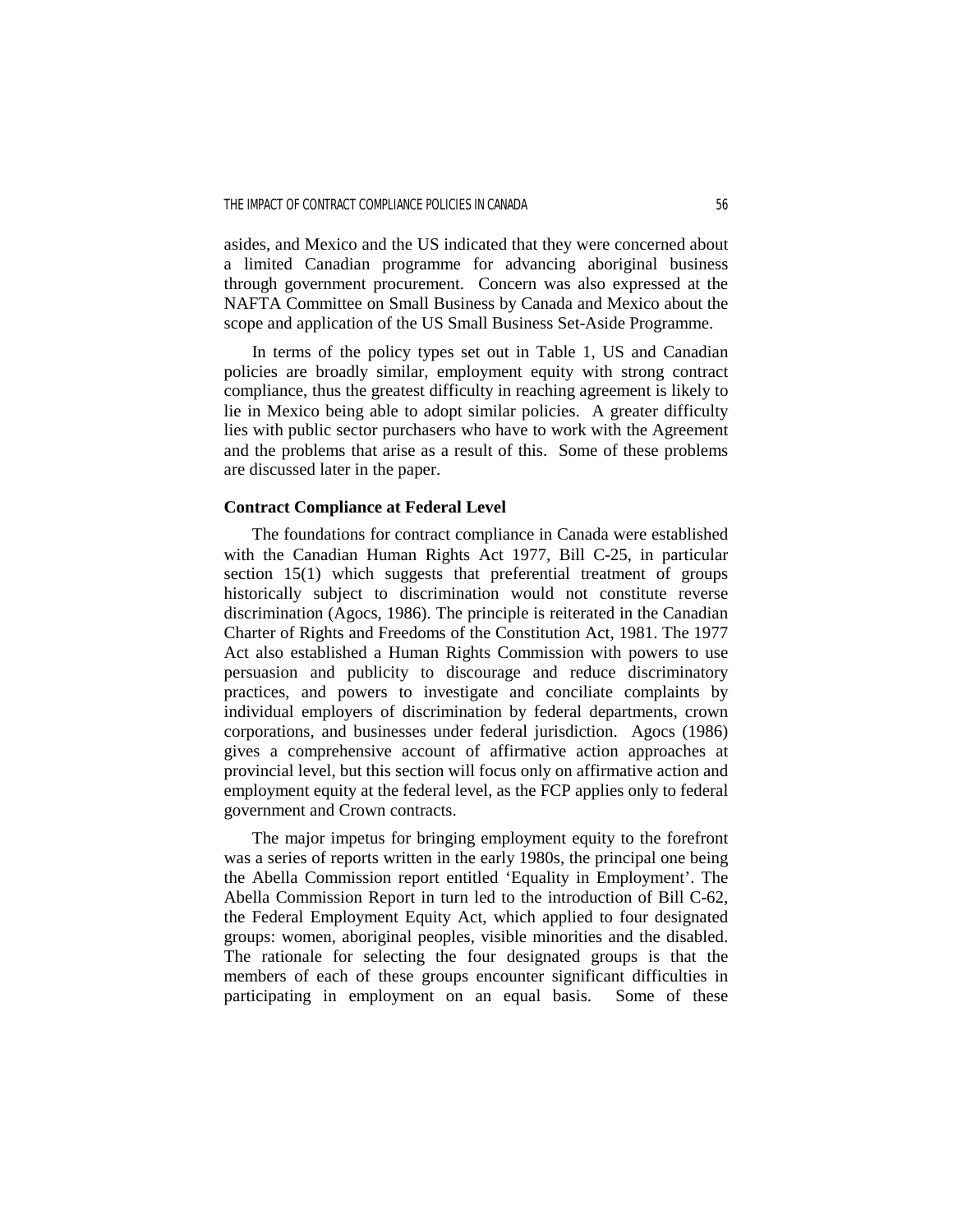inequalities include low participation rates in the workforce, lower income levels than the general population and occupational segregation. However, this Act was criticised for many reasons, the main one being the inefficient voluntary "good faith" efforts to increase the representation of target groups and the limited coverage of the Act . The Federal Employment Equity Act (1986) was revised in 1995, and requires certain employers to collect and report data on the representativeness of their workforce and to make a plan which includes targets for hiring and promotion and measures to remove discriminatory barriers in employment practices and to accommodate diversity within the workforce. Employers are subject to compliance audits and the reports of employers covered under the Act are available to the public and to the Canadian Human Rights Commission, which has the power to file and adjudicate complaints of systematic discrimination. The new Act and regulations apply to both federally regulated private sector employers and Crown corporations with 100 or more employees, federal departments and agencies (under the responsibility of the Treasury Board) and public sector "separate employers" with 100 or more employees. This represents about 8% of the Canadian Workforce - or about 900,000 employees. The Act does not require employers to hire unqualified individuals nor to undertake measures resulting in undue hardship. The imposition of quotas is specifically prohibited.

 Indeed, the equity program from the outset tried to avoid the damaging image that affirmative action programmes in the US had attracted in the 1970s and 1980s. The Employment Equity Programme is generally viewed in academic and practitioner circles as an organisational change strategy, going beyond affirmative action measures, designed to prevent and remedy discrimination and disadvantage by identifying and removing barriers in employment policies as well as by improving the numerical representation and distribution of the designated groups (Hartin & Wright, 1994).

### **The Federal Contractors Programme**

 As discussed above, in 1986 the Canadian Government introduced the Employment Equity Act, along with the Federal Contractors Programme (FCP). The Legislated Employment Equity Program (LEEP) established under the Employment Equity Act (1986) covers employers under federal jurisdiction. The FCP applies to organisations that do business with the federal government but are not under federal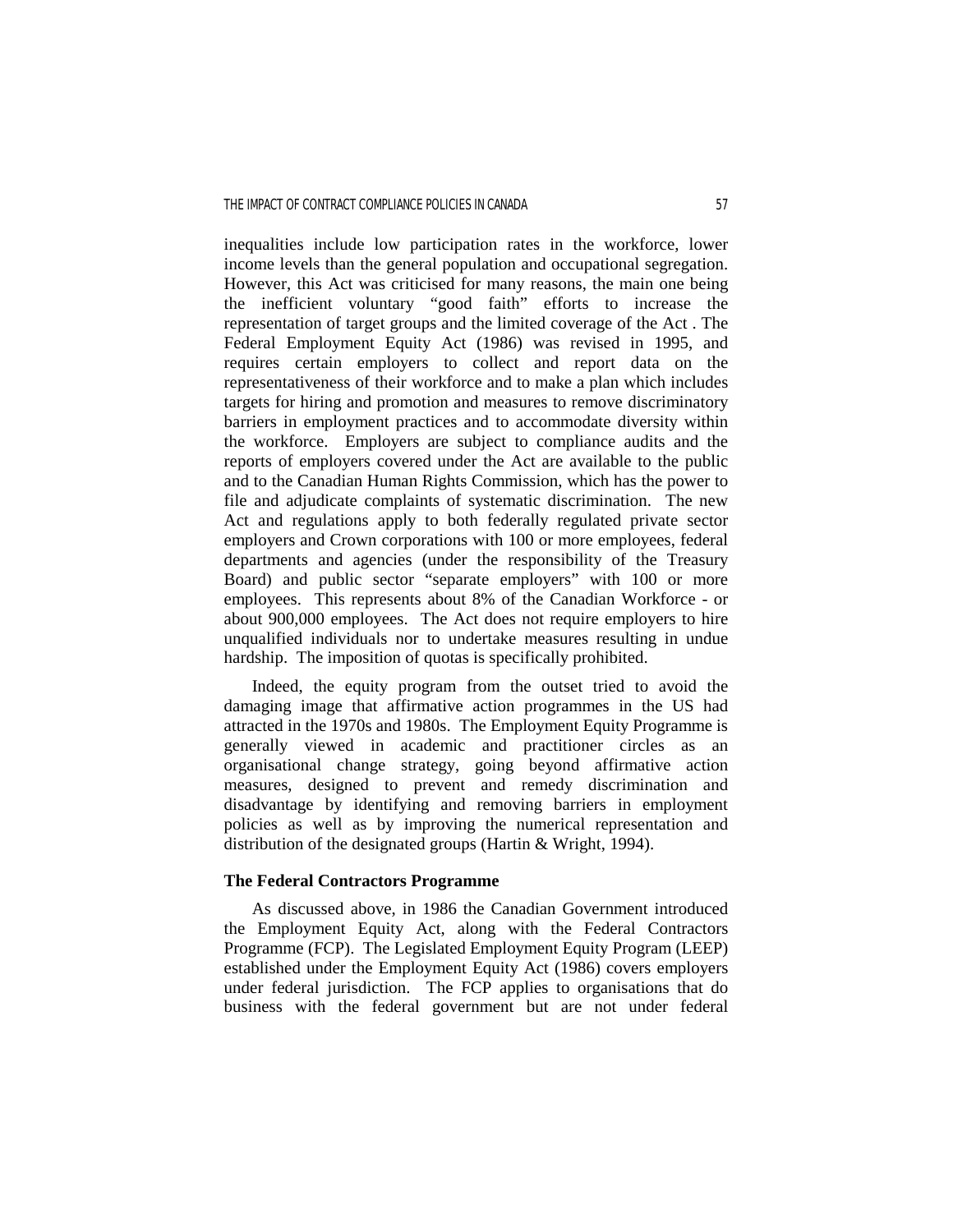jurisdiction. The two programmes operate differently, but share the same objective of securing fair representation of the four designated groups at all levels throughout the Canadian labour market.

 The FCP applies to suppliers of goods and services to the federal government who employ 100 persons or more and who want to bid on contracts of \$200,000 and over. Indirect beneficiaries of the programme would be members of the designated groups, for example persons with disabilities who are seeking employment or are likely to seek employment in the future. The programme requires contractors to implement employment equity measures to necessitate the identification and removal of artificial barriers to the selection, hiring, promotion and training of the designated groups. Further, contractors will take steps to improve the employment status of these designated groups by implementing special programmes and making reasonable accommodation to achieve appropriate representation of these groups in all levels of employment.

 There are five essential steps in the implementation and operation of this programme. The first is certification in which the contractor certifies a commitment to implement employment equity according to specific criteria. The second is implementation, where employment equity will be implemented in keeping with the terms and conditions of criteria set by Human Resources Canada (HRDC). Essential components of this process are: the removal of discriminatory barriers to the employment and promotion of designated groups; improvement in the participation of designated group members throughout the contractor's organisation through hiring, training and promotion; the introduction of special measures and the establishment of internal goals and timetables towards the achievement of employment equity by increasing the recruitment, hiring, training and promotion of designated group members and by making reasonable accommodations to enable members of such groups to compete with others on an equal basis; and the retention of records regarding the employment equity implementation process for assessment by officials from HRDC during on-site compliance reviews. The third part of the process is compliance review where in-depth compliance reviews are conducted by HRDC to review the records and documents kept by contractors; assess compliance with the programme criteria and results obtained; determine the extent of efforts made by contractors on behalf of designated groups; and measure the performance level attained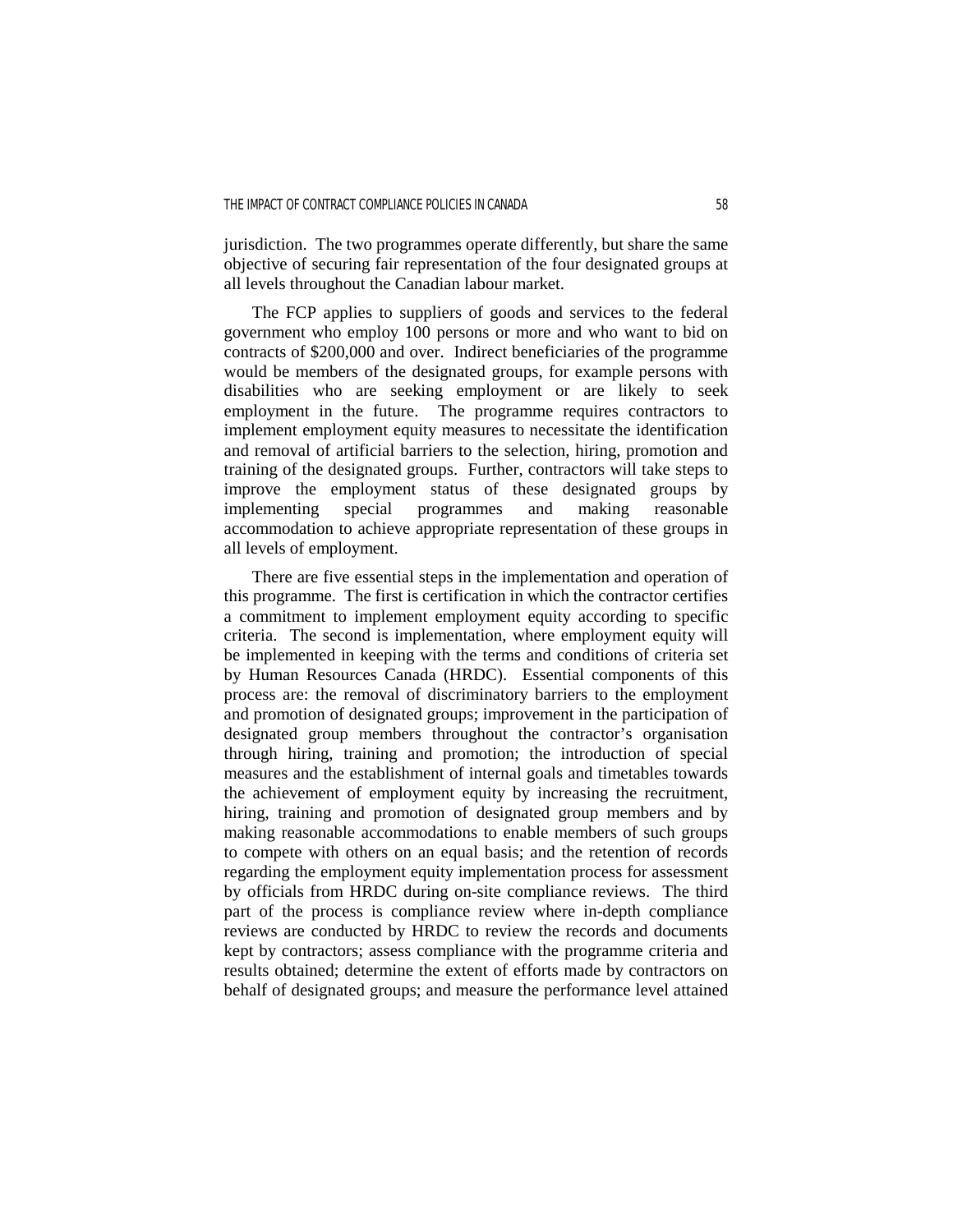by contractors. If the compliance review results are positive, the process is complete and the contractor will be informed. If the compliance review results are negative, the contractor will be so informed and will be expected to initiate remedial action for review within a prescribed time not to exceed 12 months. The fourth stage of the process is appeal, where the contractor has the right to appeal a finding of non-compliance to the Assistant Deputy (ADM) Labour Branch of HRDC. In that case, an independent assessor will be retained to study the findings of the original compliance review. The final stage is sanctions and in the event that the results of the independent review indicate a failure to comply, sanctions will be applied. This could include exclusion from bidding on federal government contracts.

 The program also recognises outstanding achievement through the annual presentation of Merit Awards and Certificates of Merit. Merit awards were first used in 1990 to give public recognition and thanks to federal contractors for superior equity programmes that exceed FCP requirements. There are in theory many benefits of employment equity programmes which include an ability to effect organisational change in a competitive environment; means to attract and keep the best qualified employees; efficient use of a better trained workforce; access to a broader base of skills; enhanced employee morale and improved corporate image in the Community (HRDC, 1998).

 Nevertheless, there have been strong criticisms of the regime from academics, public purchasers and from the individuals who administer the regime. The criticisms from the academic community are discussed below, before looking at the findings from a series of interviews that were carried out among public sector purchasers and Workplace Equity Officers in Ontario.

# **Employment Equity and the Federal Contractors Programme: Criticisms from the Academic Community**

In general terms, employment equity legislation in Canada has caused a great deal of controversy among both supporters and detractors as some felt that it did not go far enough to improve the employment situation of the designated groups, while others felt that the Act was overly bureaucratic in nature and that the measures which it imposed would prove burdensome to employers. A major concern was that there was no clear means of enforcing the legislation and that both labour and advocacy groups felt that the legislation did not go far enough and were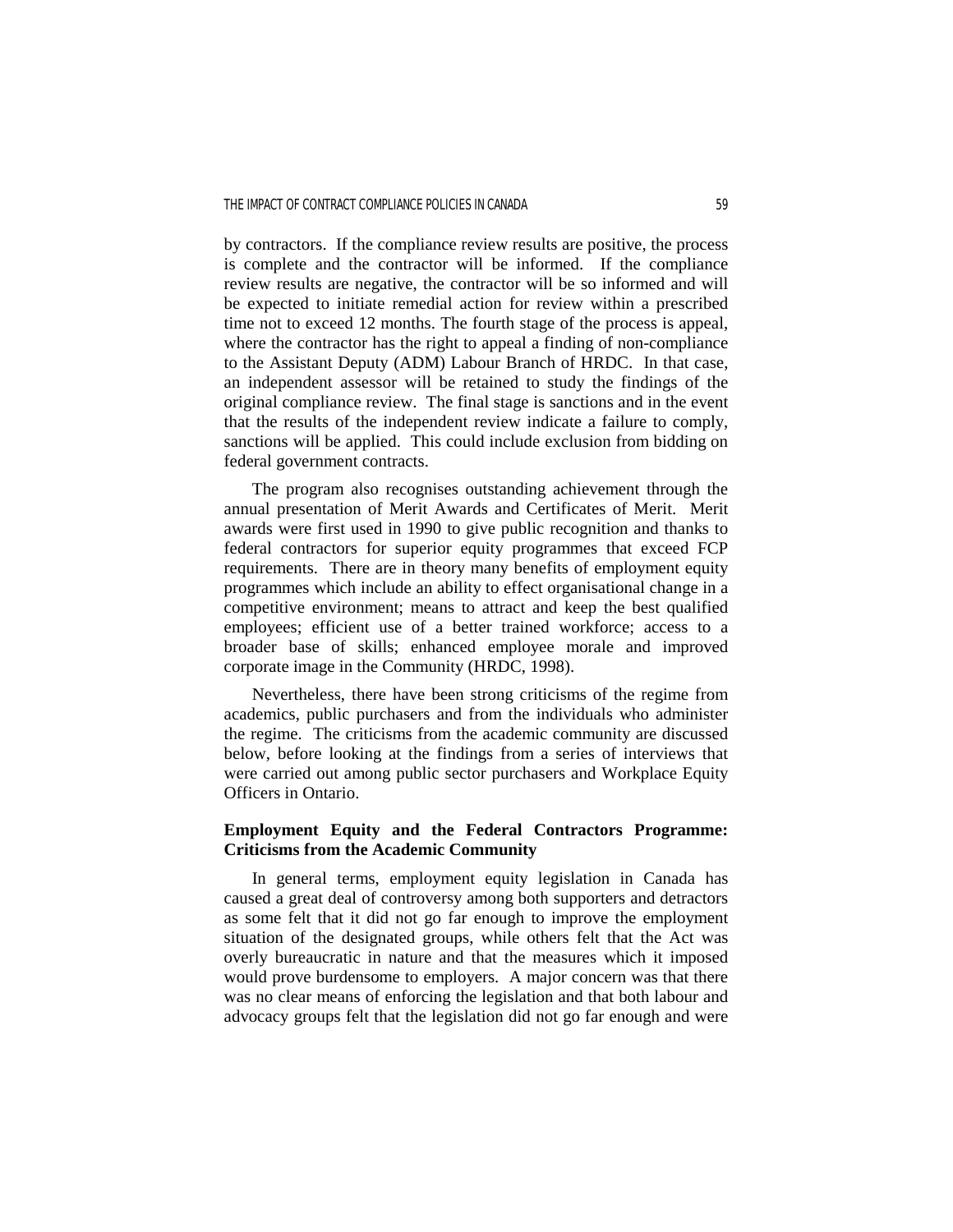troubled that it did not apply to the public service (although this problem has since been addressed [LeBlond, 1988, p. 1-3]). Furthermore, many groups representing persons with disabilities indicate that no significant progress has been made on improving the situation for their members (Johnston, 1991). From a business perspective, many employers feel that the regulatory requirements of filing plans and reporting are onerous, and that a great deal of money is spent on administration of employment equity as opposed to developing innovative programmes in workplace adaptation or in training and sensitising staff (Southerst 1991). Employers also indicate that they are unable to find qualified workers from the designated groups due to a lack of education and skills training.

 In terms of the FCP specifically, even before implementation of the programme there was criticism. In noting the federal government's approach to the FCP, Agocs (1986, p. 159) argues that "by muddling along, the federal government has fended off both those who would move vigorously ahead toward affirmative action, and those who would retrench", and the compromise promised to have limited impact. However, most of the criticism of employment equity is aimed outside of this scheme as the eligibility of firms to be contractors to the Federal Government depends on their equity performance. Contractors comply out of enlightened self-interest (Glastra, Schedler & Kats, 1998, p. 166) even if the programme includes strong requirements for control (auditing) and sanctions. Whilst the contractors appear happy to comply with the programme and the resulting employment equity requirements, what of those who manage the scheme and work with the public procurement system? In order to address the question of the implementation of the FCP, a series of interviews were carried out with Workplace Equity Officers and Purchasing Managers in Ontario based upon the FCP.

#### **METHODOLOGY**

The aim of the research was to build upon work previously carried out by the authors on contract compliance policies and develop the typology set out in Table 1, in particular in relation to national contract compliance policies in Canada and regional contract compliance policies under NAFTA. The author visited Canada during June 1999 and undertook interviews with five workplace equity officers (WEO) and three purchasing managers (PM) in the public sector to determine to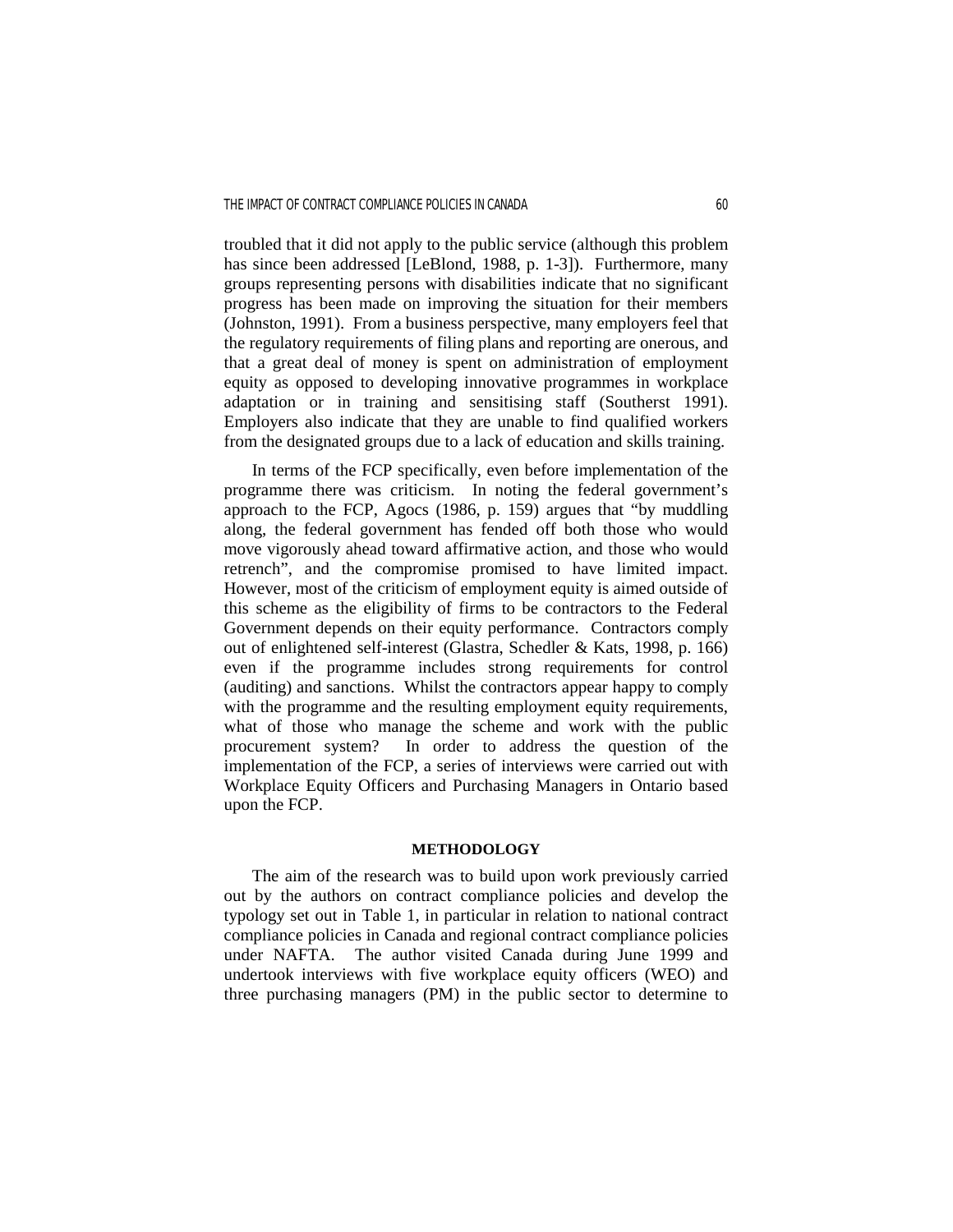what extent contract compliance policies, both national and regional, impacted upon public purchasing and general attitudes to contract compliance policies in Ontario. There were seven WEOs in Ontario at the time of the interviews; two WEOs were on work-related visits during the period of the interviews and therefore could not be interviewed. WEOs in Ontario were chosen as Ontario has experienced contract compliance policies at both a provincial and federal level. The PMs were chosen from experienced purchasing staff working at the federal level in government that had experience in working not only with the FCP, but also with supranational regimes i.e. the NAFTA agreement. It is recognised that this is not a definitive survey of PMs or WEOs in Canada as a whole, but attitudes and views gained from the research have allowed conclusions to be drawn and have significantly benefitted the research programme.

 The interviews were semi-structured in nature, allowing participants to respond to and expand on pre-defined questions. All the participants were sent the pre-defined questions prior to the visit to allow for collation of material and knowledge of both the purpose of the visit and the overall research project. The questions posed to both sets of interviewees were similar to allow for comparative analysis. The Workplace Equity Officers were based in Toronto and had many responsibilities. For the purposes of this paper, the main relevant responsibilities are: education and information services on employment equity; advice on the design, planning or implementation of employment equity or equal pay processes to groups covered by the LEEP; compliance reviews under the FCP (after completion of formal training). The public sector purchasers were also based in Toronto and procured both goods and services. The findings are broadly broken down into three categories: what were their views on employment equity in general; what were their views specifically on the FCP; how can the employment equity scheme be improved?

### **FINDINGS**

### **Workplace Equity Officers** (WEO)

 The WEO are very positive about the employment equity schemes, as would be expected. They did agree that there had been increased costs, but this had been offset by software available to all companies who fall under the programme. Increased costs "have to be weighed against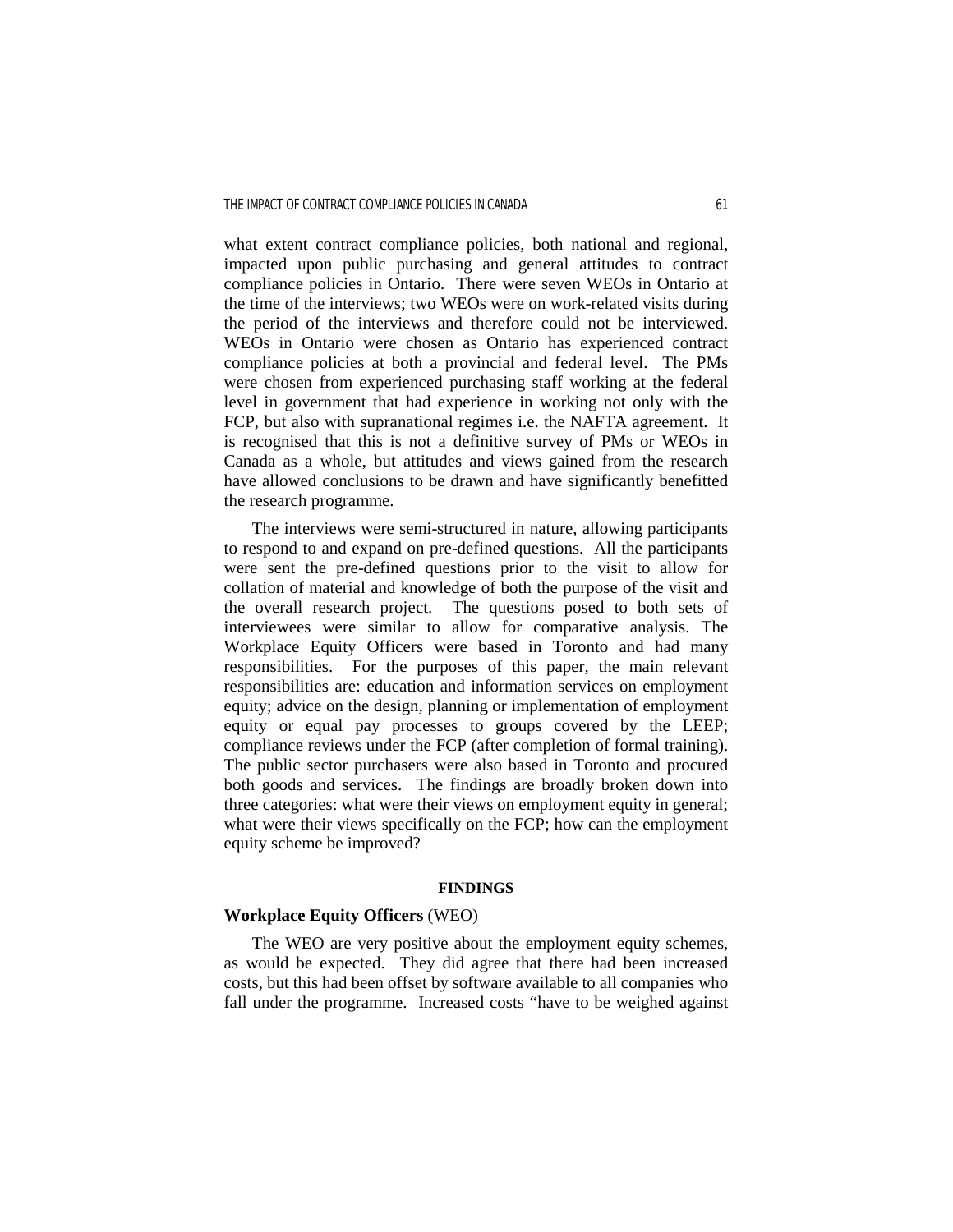the cost of doing nothing;" without the programme, there would be a high turnover of staff, an abuse of human rights and increased litigation. The WEOs also noted that there had been a change in demographics, specifically an increase in minority workers but could not provide any strong evidence for this. However, they acknowledged that it "takes a while for things to happen" and statistics alone cannot change the problem. There have to be cultural changes, societal changes and educational changes to make a real difference. During the course of the interviews it became apparent that statistics for the FCP are not publicly available. When questioned about this, it was noted that they were available only for internal audit. Furthermore, under the employment equity programme, standard forms and software are available to employers. This is not the case under the FCP – there is no standard form for the return of data. The WEOs recommend that this is introduced to standardise the data. It was therefore evident why statistics under the programme were not available to the public. Moreover, the statistics appear flawed as they rely on individuals to self-identify themselves as a minority; there is no form that applicants for positions in companies must fill in as a matter of course, such as the requirement for potential employees in many Northern Irish companies under the Fair Employment and Treatment (Northern Ireland) Order 1998. Only around 10% of companies are covered by the FCP as the FCP cannot cover companies that are covered by provincial legislation. Sub-contractors are not covered by the FCP. However, the WEOs noted that contracts to the value of \$13bn have gone through the FCP from 1986-1997.

 As noted above, companies must sign a certificate of commitment for a bid to be considered. If they are not awarded the contract then no compliance review is undertaken. If they win the contract, the review is carried out ideally within one year and they then go into the audit pool. An audit is carried out every 2 years and then a new cycle begins. There are no financial penalties if the audit is not favourable – according to the WEOs, it is a process of encouragement to comply, not enforcement. The main problems that the WEOs face are financial and time management. There are only seven WEOs in Ontario to deal with all the regulated companies under the whole employment equity regime. The WEOs feel that they are radically under-funded. The whole cycle of winning a contract, compliance review and audit is now taking over three years instead of two. It was also clear from the interviews that there was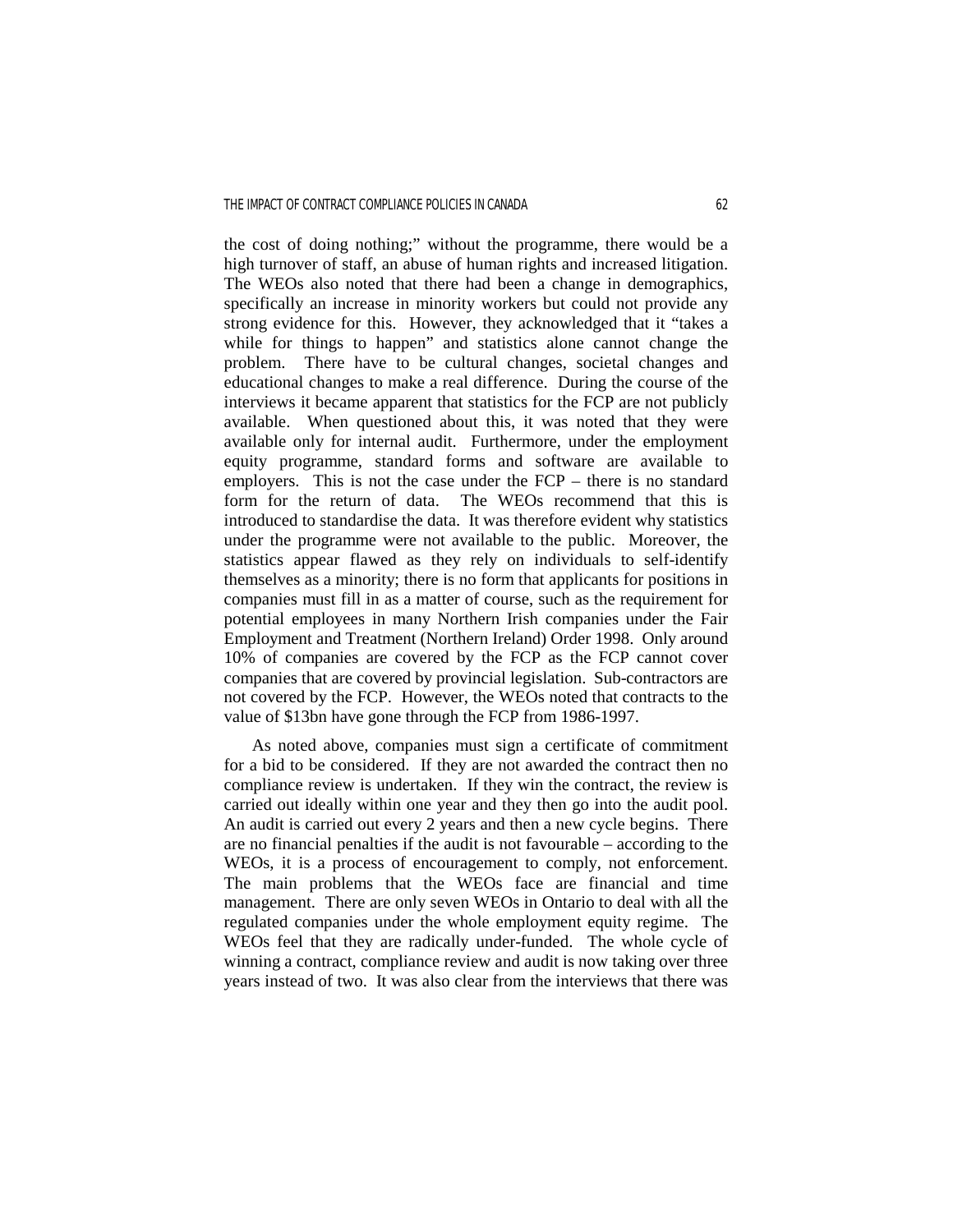no contact between WEOs and purchasing managers over the rationale behind the programme.

### **Purchasing Managers** (PM)

 Central government operates purchasing departments in every Province in Canada although cities have their own purchasing operations. In general, there has been a move towards decentralising purchasing and since this has happened, fewer purchasers are now responsible for contracts under the FCP. When procurement was centralised, departments could buy goods and services for only low-dollar values, typically less than \$1000 – anything over \$1000 had to be sent to a central agency, Public Works and Services Canada (PWSC). Treasury Board Canada lays down the guidelines for every department to follow; some departments are "by the letter" and some are more "flexible." However, goods are limited to \$5,000 and anything over this must be sent to PWSC although there is an ongoing debate to make this ceiling at least \$10,000 to \$25,000. However, all the PMs interviewed have had experience with the FCP. When the PMs were asked if the FCP affected their work they replied in the negative: there was no difference working, from a purchaser's perspective, with a regulated contract or an unregulated contract. The PMs were, on the whole, dismissive of the whole scheme. According to one PM "the FCP is just a form. Firms are assessed by a 'request for proposal quotation." The FCP is simply a requirement that has to be sent in: "It has no effect, it is not burdensome." As for suppliers, the PMs agreed that there was in general no negative feedback from suppliers. Initially, there is an additional layer of bureaucracy to fill in, but "whatever path they have to follow to get the business, they are going to go on." The PMs received no training on the FCP – they received a policy statement and a copy of the form when the FCP was introduced.

 When the PM were asked if they felt the FCP has the desired effect, the answers were similar: "they get records, they get numbers, they get statistics if that is what they are looking for." They all agreed that what they called the "political requirements" of the job had grown astronomically and that the goals of public procurement had been distorted as a result of this. One PM commented that for every initiative that comes in, the government are 'always looking for numbers to present to the public that they perceive as being in their best interests.' He continued that "this is not necessarily wrong but they are not always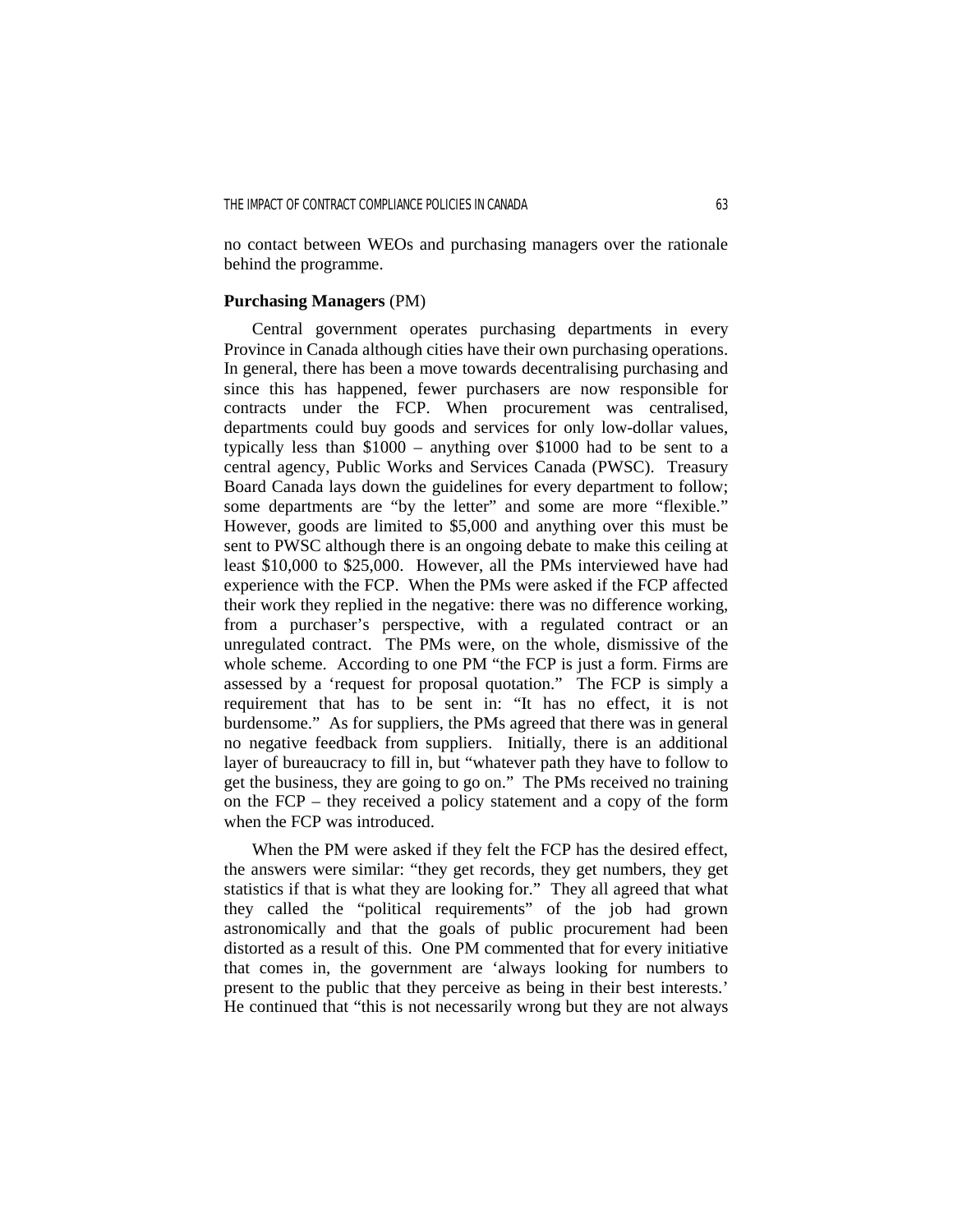worked out." An example of this was given as the Aboriginal Set-Aside Programme, and the PM noted that he has to ensure that 3% of government contracts go to Aboriginal firms where the client group served is Aboriginal people. From a realistic point of view he commented that this was not going to happen as the expertise is just not there and questioned the cost to the public of making a bad procurement decision.

 Apart from the political requirements of the post, one PM noted that the major obstacle to his work was the requirements of NAFTA. Although he admitted that for low dollar contracts preference was given to national firms, he said that once the NAFTA threshold is met the preference is "thrown out the door." It was referred to as 'hands-tied' purchasing. Most of the complaints he received were from clients rather than suppliers as he had to work within the rules and the set timeframes for advertising contracts. He noted that American companies tended to be very aggressive in contesting contracts and going to the tribunal within NAFTA. Most cases are won by the US companies, according to the PM, and it may be as a result of shoddy procurement practices, but the US companies are not 'following the letter that is in the Agreement'. All PMs agreed that there were other wider concerns for the purchaser apart from value for money – 'you want to have this function, there are long term social and economic needs.' However, they remained unimpressed with the current FCP and employment equity in Canada.

### **Policy Implementation**

 Although it is noted above that there were criticisms of the FCP before it was fully implemented, it was at the implementation stage that most of the problems arose. Rather than emphasise factors that may impinge upon the success of a policy, Hogwood and Gunn (1995, p. 258) list a number of preconditions that they argue must be present if "perfect implementation" is to be achieved:

- S the circumstances external to the implementing agency do not impose crippling constraints;
- S that adequate time and sufficient resources are made available to the programme;
- S that the required combination of resources is actually available;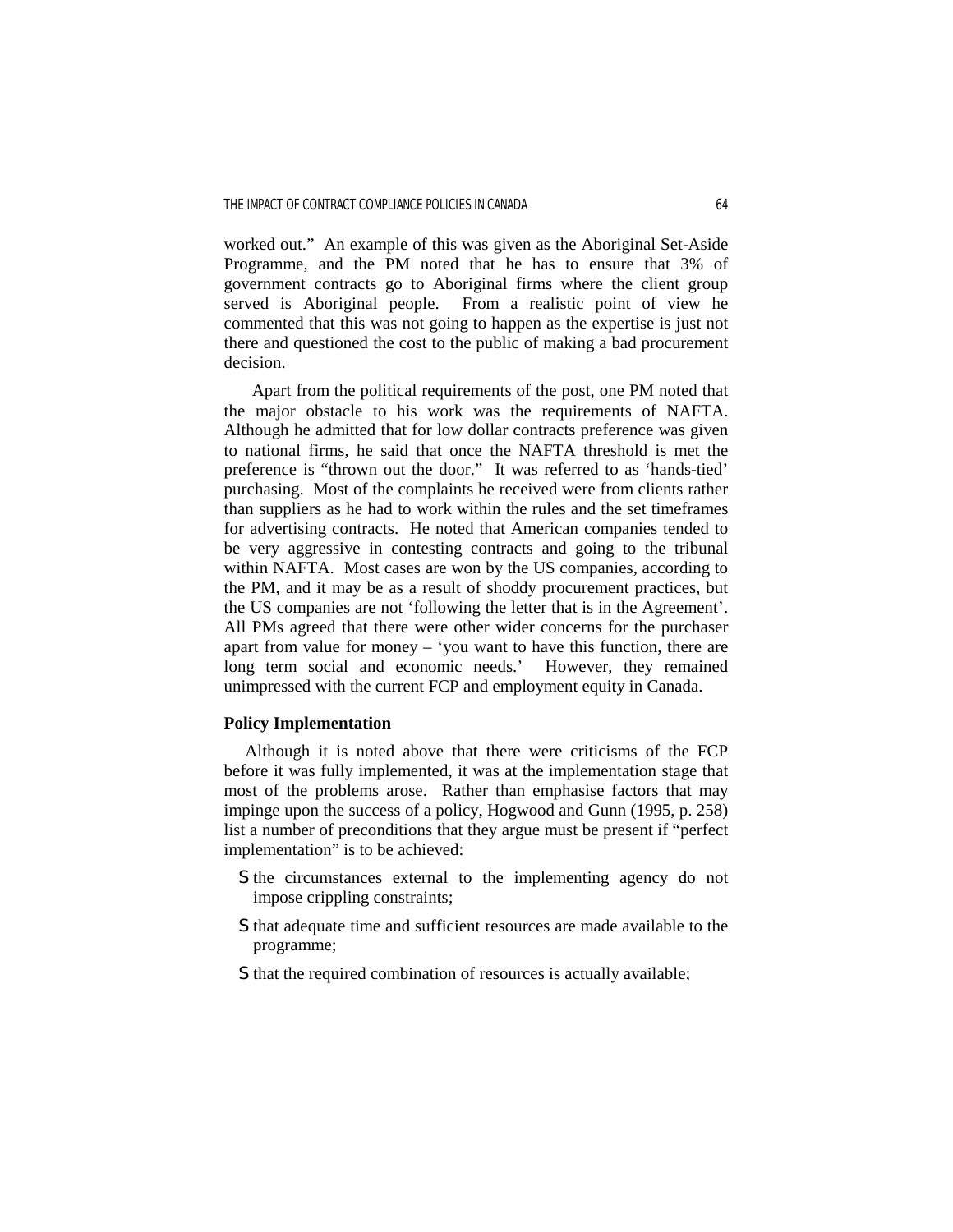- S that the policy to be implemented is based upon a valid theory of cause and effect;
- S that the relationship between cause and effect is direct and that there are few, if any, intervening links;
- S that dependency relationships are minimal;
- S that there is understanding of, and agreement on, objectives;
- S that tasks are fully specified in correct sequence;
- S that there is perfect communication and co-ordination; and
- S that those in authority can demand and obtain perfect compliance.

 Hogwood and Gunn argue that these preconditions to perfect implementation are, however, unlikely to be achieved in practice. Indeed, when the above are applied to the implementation of the FCP, it can be seen that the resources were not there to support the programme, that the FCP itself was a product of a 'muddle' and a compromise that pleased no-one and therefore did not set out to achieve what it could have done (Agocs, 1986); that the objectives of the FCP are not fully understood by those managing the system; that there is no communication between purchasers and WEOs; and those in authority cannot obtain or demand perfect compliance, as there are insufficient resources to do this.

 It is frequently reported that complications do occur in moving from the adoption of a policy to its execution (Eaton Baier, March & Saetren, 1994). There has tended to be a lack of concern about these complications, the problems of 'post policy making.' Policy makers can often bypass the effect that bureaucracy and service-providers have on the overall effectiveness of a policy (Parsons, 1995). Another problem associated with policy implementation is "bureaucratic incompetence", caused for example by low levels of staff, incompetent managers and inadequately trained employees (Eaton Baier, March & Saetren, 1994). Whist the WEOs are far from incompetent, they are certainly underfunded. However, Peters (1995) argues that much of the implementation failure can be attributed to political as opposed to organisational factors, stating that the further the administrator is removed from the organisational power the more the loss of political support and policy reinforcement. The WEO stated that they felt they had little support from HRDC and had little contact with them.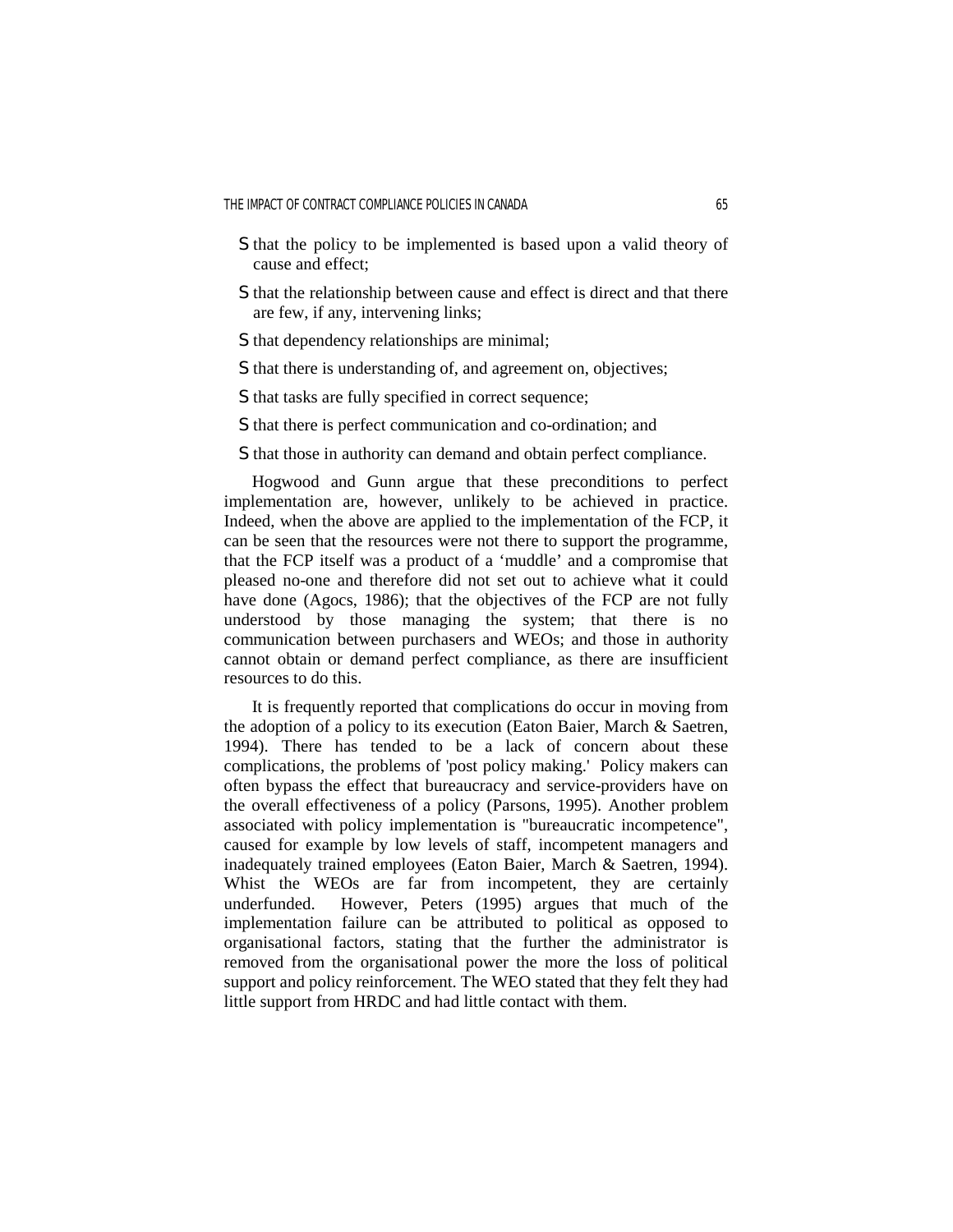#### THE IMPACT OF CONTRACT COMPLIANCE POLICIES IN CANADA 66

 Parsons (1995) argues that little attention, at times, is paid to the "street-level" bureaucrats who have their own value systems, beliefs and interests and further comments that these values, beliefs and interests are used to shape policy; the intended policy set by government may then not be executed as it was intended. Organisational culture can also impinge upon the effectiveness of policy implementation. Horton and Farnham (1999) argue that culture has been long thought to have a major impact on corporate strategy, stating that to be able to change these deep-rooted values and beliefs takes a long time, and they are likely to survive for some time. The rather negative approach to the FCP by the purchasing managers in Ontario may not be typical of other provinces, but as they are in regular contact with suppliers they may have a detrimental effect on suppliers' attitudes to the FCP.

 Despite what has been said about the problems associated with policy implementation, it is argued that bureaucratic organisations do have a record of successfully co-ordinating large numbers of people in delivering services under policies imposed from outside (Eaton Baier, March & Saetren, 1994). Whilst the FCP may have had the potential to become a type-4 contract compliance policy, the theory was not put into practice and, due to the substantial problems with policy implementation discussed above, the FCP is, in effect, rather weak.

### **FINDINGS AND CONCLUSIONS**

 The results show a clear difference in attitudes to contract compliance between WEOs and PMs in Ontario. The WEOs obviously are very much in support of the contract implementation and believe in what they are trying to achieve. They emphasise that it is a process of encouragement, not of enforcement, for contractors to comply, and therefore rebut a major criticism that there is insufficient sanctioning of contractors who fail to comply. Policy in Canada still fits the type-4 descriptors as indicated in Table 2: employment equity with strong contract compliance. It could be argued that even in terms of policy (as only companies with over 100 employees and contracts over \$200,000 are covered, sub-contractors are excluded, and there are no financial sanctions) there is room for strengthening the contract compliance element. However, in terms of federal contracts, the size of companies and contracts involved is likely to be much larger than the minimum levels stipulated, and in terms of sanctions, the policy is based more on encouragement than penalties, as exemplified by the merit awards. By contrast, in its implementation the contract compliance element is weakened by infrequent audit, underfunding and lack of communication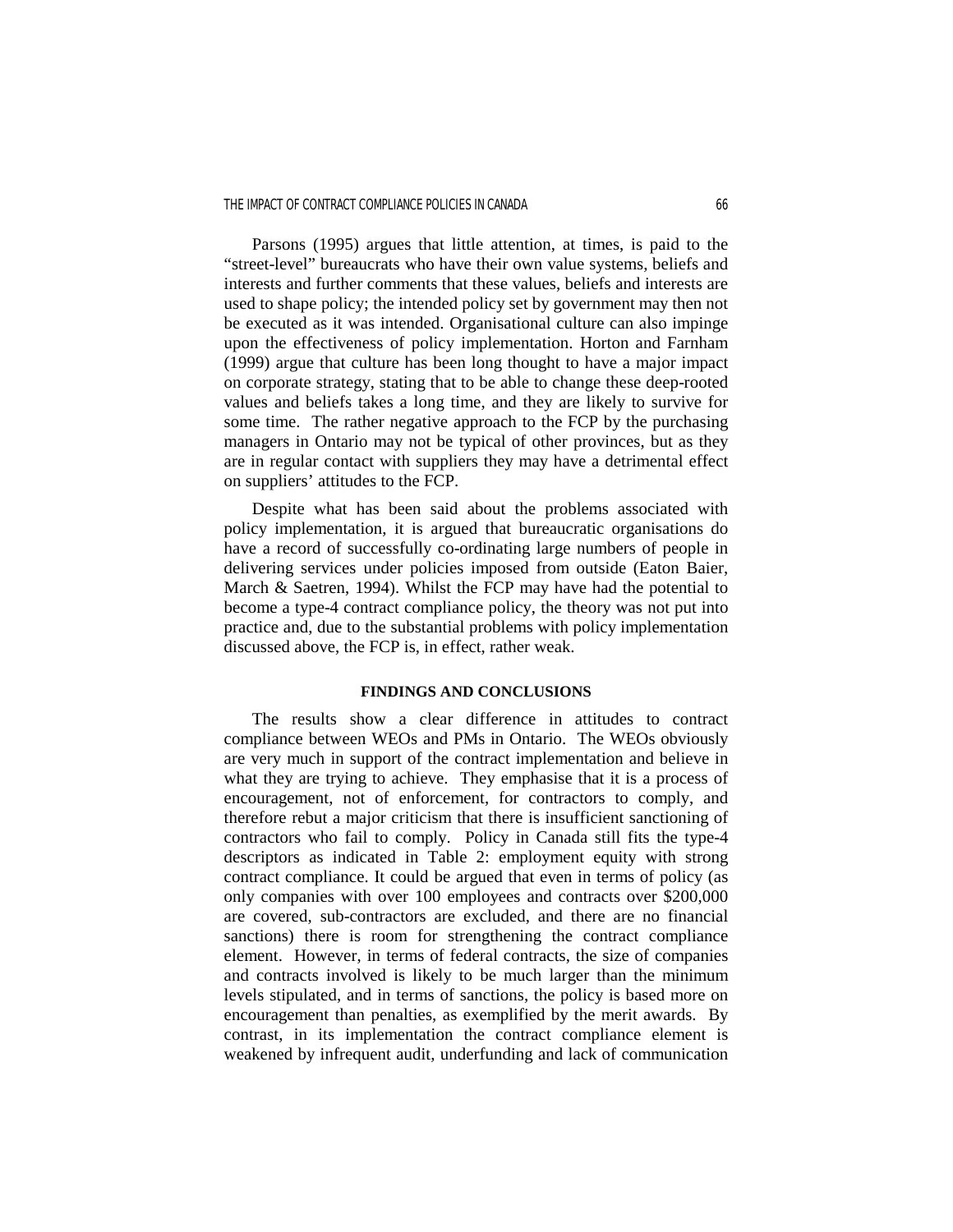between WEOs and purchasers. PMs on the whole were dismissive of the FCP, although they recognised the place in procurement for goals beyond value for money. They were, in particular, dismissive of the statistical nature of employment equity and FCP. The main problems in relation to contract compliance were the Aboriginal Set-Aside Programme and NAFTA. The PMs tended to focus on issues that really affected them, such as Government audits, the influence of the private sector and E-Commerce.

**TABLE 2 Results of Analysis of Contract Compliance Policy and Implementation in Canada** 

| <b>Types</b> | <b>Policy</b>                                                                                                                                                                        | Implementation                                                                                                                                                                                                                                                                                  |
|--------------|--------------------------------------------------------------------------------------------------------------------------------------------------------------------------------------|-------------------------------------------------------------------------------------------------------------------------------------------------------------------------------------------------------------------------------------------------------------------------------------------------|
| 3: Weak      | - Applies only to federal<br>government, contracts<br>over \$200,000 and firms<br>$(10\% \text{ of total no. of})$<br>firms),<br>not<br>subcontractors;<br>- No financial sanctions. | - Audit carried out only every 3<br>years;<br>- Underfunding has<br>led<br>tο<br>with over 100 employees $\vert$ insufficient no. of (WEOs);<br>- Limited communication between<br>WEOs and purchasers;<br>- Purchasing managers say FCP has<br>no effect, purely a data gathering<br>exercise. |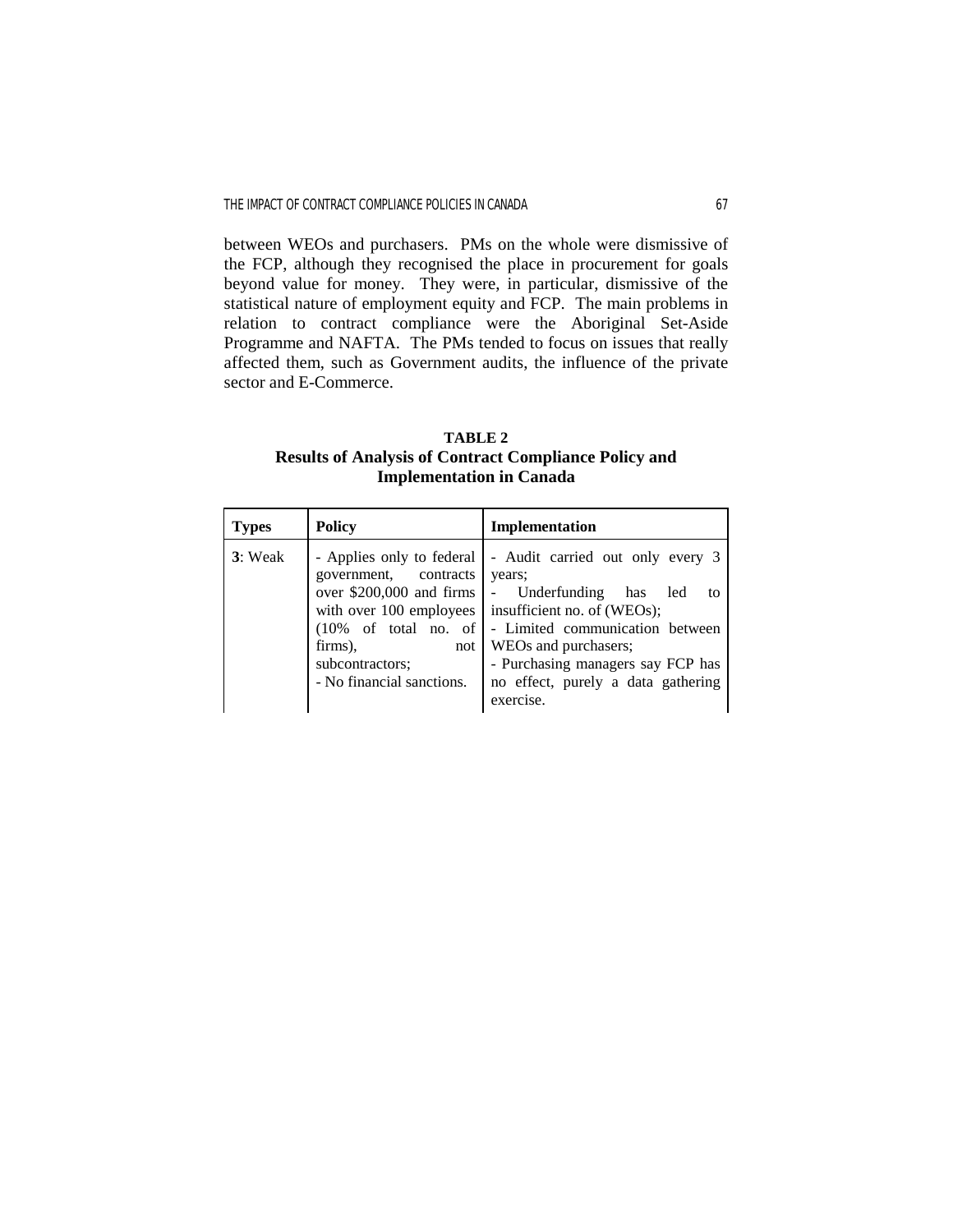THE IMPACT OF CONTRACT COMPLIANCE POLICIES IN CANADA 68

| 4: Strong | the tendering process<br>with preference schemes<br>or set asides<br>for 1<br>protected groups;<br>- Strong monitoring and<br>audit powers (to<br>be<br>carried out every 2<br>years), enforcement<br>powers include exclusion<br>from bidding for federal<br>contracts;<br>- Applies to wide range<br>of protected minorities;<br>- Covers most federal<br>government contracts;<br>- Strong institutions with | - Covers most stages of   - Claims that demographics have<br>changed and that there had been an<br>increase in minority workers<br>$(WEOs)$ :<br>- Few firms actually excluded, as<br>education of firms in equality<br>practices considered to be more<br>important than exclusion (WEOs);<br>- Changes in attitudes of employers<br>and employees, increased awareness<br>about discrimination<br>and<br>stereotyping;<br>- Contracts with a total value of \$13<br>bn. from 1986-1997 covered;<br>- Formal compliance review and<br>cyclical audit programme (WEOs). |
|-----------|-----------------------------------------------------------------------------------------------------------------------------------------------------------------------------------------------------------------------------------------------------------------------------------------------------------------------------------------------------------------------------------------------------------------|-------------------------------------------------------------------------------------------------------------------------------------------------------------------------------------------------------------------------------------------------------------------------------------------------------------------------------------------------------------------------------------------------------------------------------------------------------------------------------------------------------------------------------------------------------------------------|
|           | some independence.                                                                                                                                                                                                                                                                                                                                                                                              |                                                                                                                                                                                                                                                                                                                                                                                                                                                                                                                                                                         |

 In conclusion, although the national scheme looks good on paper, it is under funded and therefore cannot possibly achieve what it sets out to do. The whole process is in need of simplification. From the point of view of purchasers, there are problems with some wider aspects of employment equity that need to be addressed, in particular the Aboriginal Set-Aside Programme, as this has led to bad procurement decisions. The NAFTA regulations would also appear to be in need of simplification as much criticism was directed at the Agreement.

 Finally, proponents argue that a purely statistical view of employment equity hides qualitative changes in the attitudes of employees and employers as well as different policy outcomes for different target groups and occupational segments. Polls have indicated that the vision of equality and fairness, the publicity for the programme and its widely disseminated annual report have created awareness about discrimination and stereotyping among businesses, unions and minorities themselves; indeed, a broad coalition of women, minorities and the disabled accept in principle the usefulness of the programme and push for continuing implementation of equity measures (Kurthen, 1997). No scheme can make significant changes to designated groups until other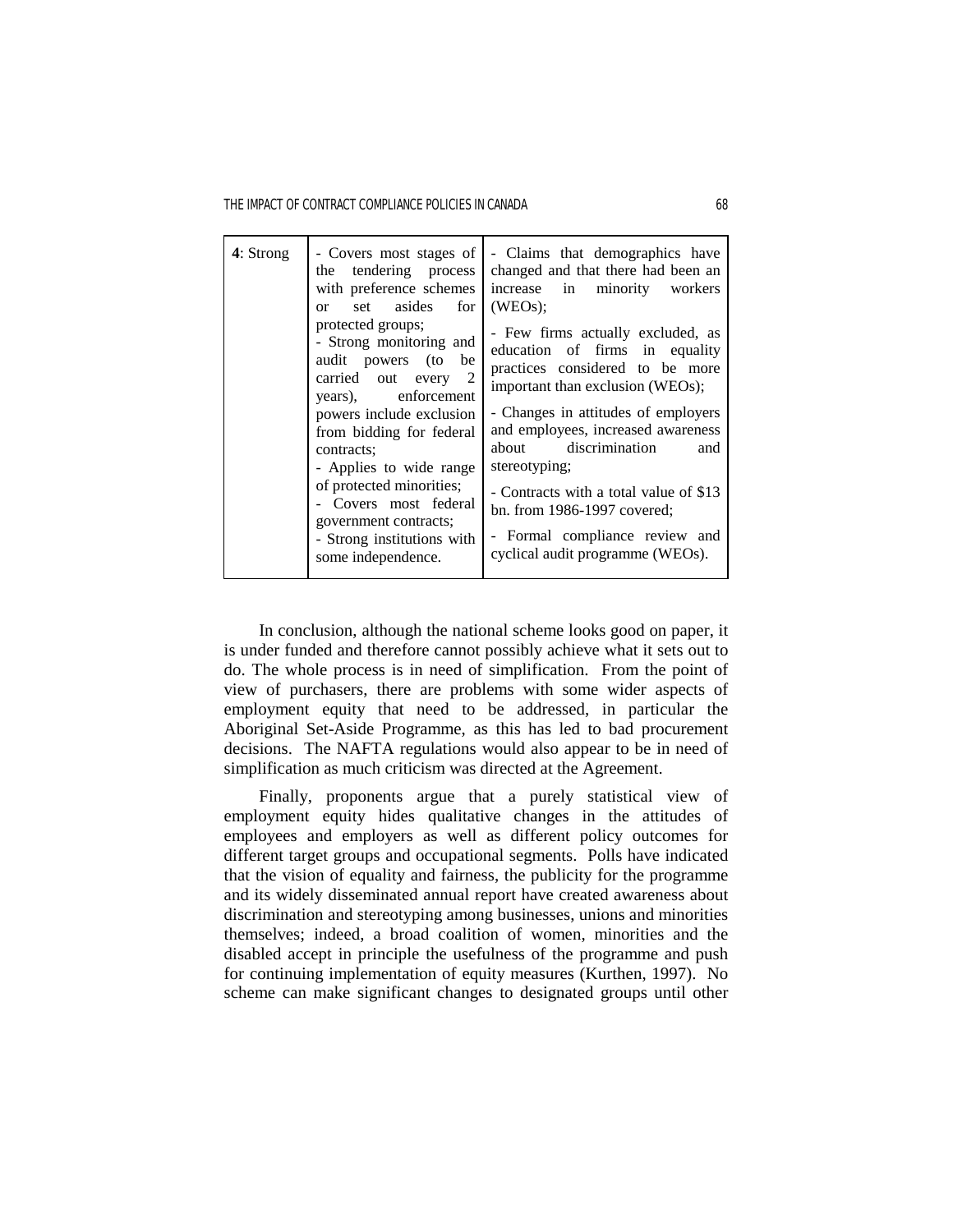external influences, such as education and skills, demographics and culture, are addressed.

### **REFERENCES**

- Abella, R.L. (1984). Equality in Employment: A Royal Commission Report. Toronto, Canada: Minister of Supply and Services.
- Agocs, C. (1986). "Affirmative Action, Canadian Style: A Reconnaissance." Canadian Public Administration, 11(1), 148-162
- Blakemore, K. & Drake, R. (1996). Understanding Equal Opportunities Policies. Hemel Hempstead, UK: Prentice Hall Europe.
- Eaton Baier, V. E., March, J. G. & Saetren, H. (1994). "Implementation and Ambiguity." In D. McKevitt & A. Lawton (Eds.), Public Sector Management: Theory, Critique and Practice ( pp. 160-170). London, UK: Sage Publications.
- Erridge, A. & Fee, R. (1999). "Contract Compliance: National, Regional and Global Regimes." Policy and Politics, 27(2), 199-216.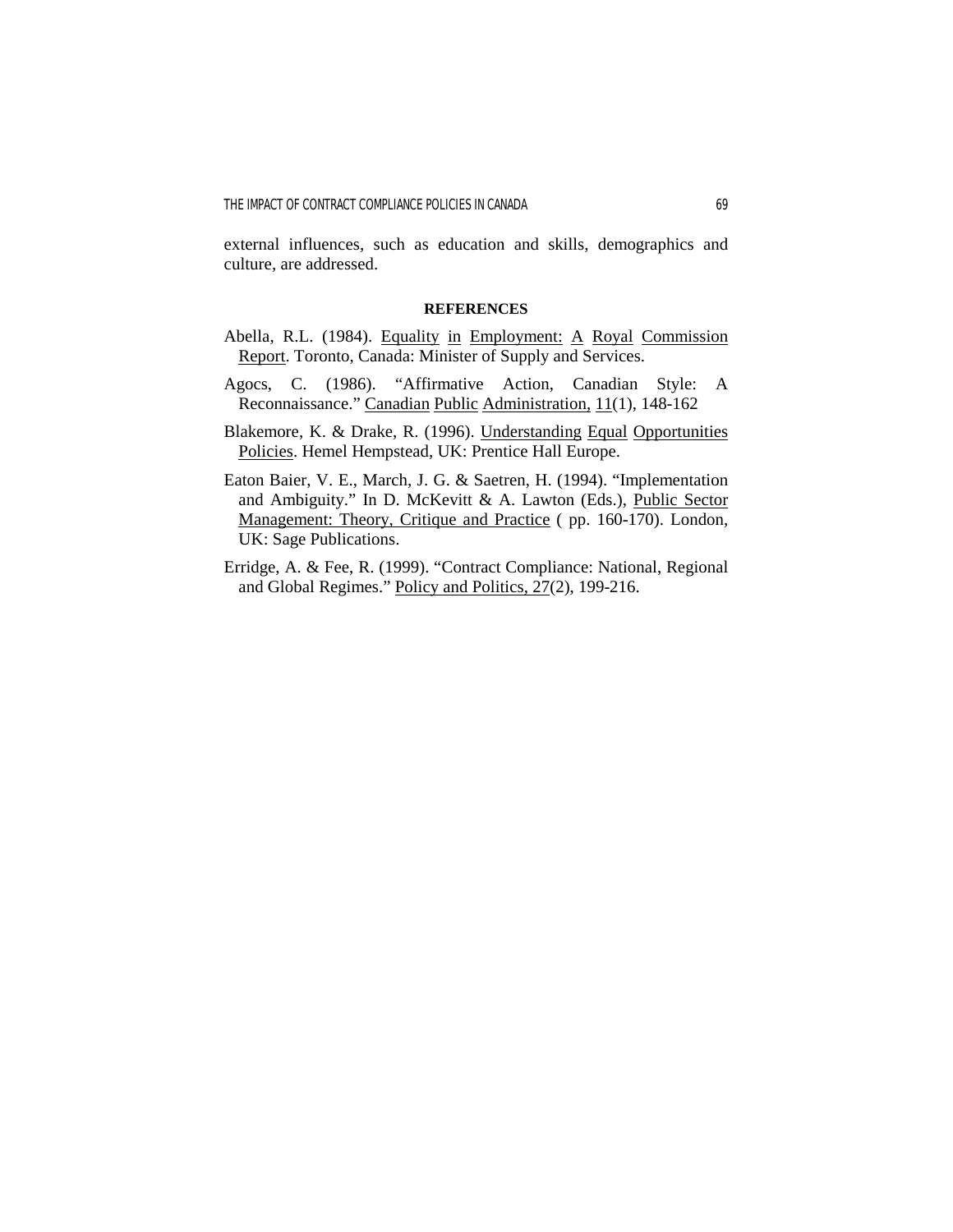- Fee, R., Erridge, A. & Maxwell, P. (1998). "Contracting for Services A Double Jeopardy? An Analysis of Contract Compliance Policy in the Context of European and UK Social and Procurement Policy." Public Policy and Administration, 13(1), 79-94.
- Glastra, F., Schedler, P. & Kats, E. (1998). "Employment Equity Policies in Canada and the Netherlands." Policy and Politics, 26(2), 163-176.
- Hartin, P. & Wright, P. C. (1994). "Canadian Perspectives on Employment Equity." Equal Opportunities International, 13 (6-7), 12- 28.
- Hogwood, B. & Gunn, L. (1995). "Why 'Perfect Implementation' Is Unattainable." In M. Hill (Ed.), The Policy Process: A Reader (pp. 238-247). Hemel Hempstead,UK: Harvester Wheatsheaf.
- Horton, S. & Farnham, D. (1999). "Managing Public and Private Organisations." In Horton, S & Farnham, D. (Eds.), Public Management in Britain (pp. 26-45). London, UK Macmillan Press Ltd.
- Human Resources Development Canada. (1998). Annual Report Employment Equity Act 1998. Quebec, Canada: Minister of Public Works and Government Services Canada.
- Johnston, A. (1991, Summer). "Perspectives on Employment Equity." Canadian Business Review, 30-32.
- Kurthen, H. (1997). "The Canadian Experience with Multi-Culturalism and Employment Equity: Lessons for Europe." New Community, 23(2), 249-270.
- LeBlond, A. (1988). The Federal Government Approach to Employment Equity (University of Ottowa Working Paper 88-18), Ottowa, Canada: University of Ottowa.
- Lum, J. (1995). "The Federal Employment Equity Act Goals v Implementation." Canadian Public Administration, 38(1), 45-76.
- McCrudden, C. (1997, September). "Social Issues in Public Procurement." Paper presented at the Conference on Public Procurement: Global Revolution, Aberystwyth, UK.
- Mighty, E. (1996). "Factors Affecting the Adoption of Employment Equity: An Example from Canada." Equal Opportunities International,  $15(5)$ , 1-27.